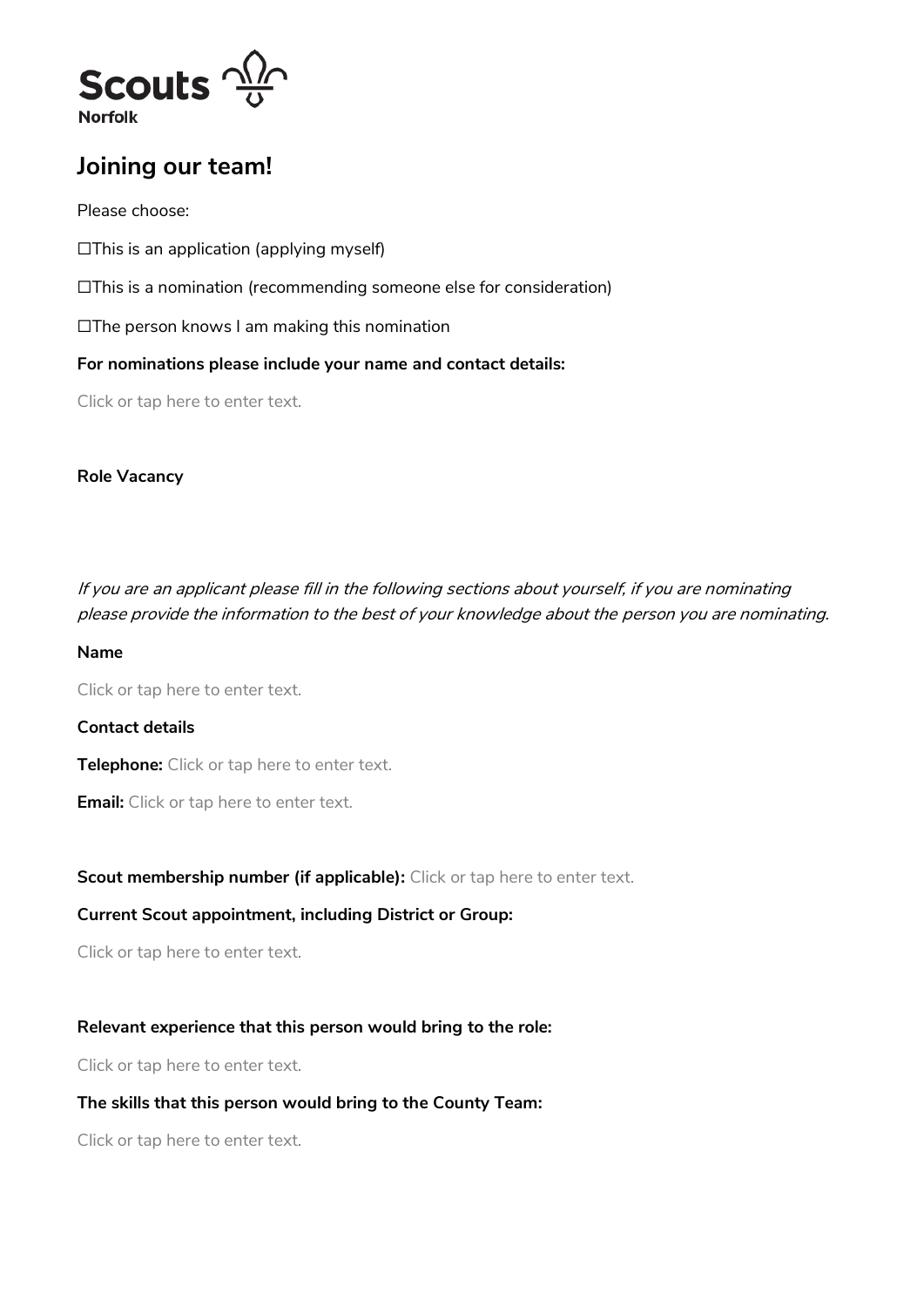#### **Experience that this person would bring from outside Scouting:**

Click or tap here to enter text.

#### **Your motivation for nomination or application**

Click or tap here to enter text.

Please rate the person/yourself from 1 to 4 using the following questions where 1 is low/will need support and 4 is very good/highly competent.

| How well does this person achieve                                                            | Choose an          | How good is this person at                                   | Choose an          |
|----------------------------------------------------------------------------------------------|--------------------|--------------------------------------------------------------|--------------------|
| results?                                                                                     | item.              | encouraging adults?                                          | item.              |
| How well does this person lead by                                                            | Choose an          | How well does this person embrace                            | Choose an          |
| example?                                                                                     | item.              | change and implement it?                                     | item.              |
| How well can this person engage<br>with all types of people, from young<br>people to adults? | Choose an<br>item. | How well is this person able to<br>make difficult decisions? | Choose an<br>item. |
| How good are this person's                                                                   | Choose an          | How well does this person manage                             | Choose an          |
| communication skills?                                                                        | item.              | their own time?                                              | item.              |

Please return this form before the deadline date (if applicable) to:

Norfolk Scouts County Office Eaton Vale Norwich NR4 6NN

hq@norfolkscouts.org.uk

#### **Things you need to know**

We will use the information on this form for the consideration of suitability for a role on the Norfolk Scouts County Team. The information will be stored electronically on a Norfolk Scouts computer network which may include data protection compliant cloud based solutions.

The information may be made available to selected members of the Norfolk Scouts Appointments Advisory Sub-Committee and a potential line manager for the purposes of a fair and constructive interview and onboarding process.

The information will be retained for six months following a successful or unsuccessful appointment outcome and will then be destroyed. The information may be destroyed earlier if the person detailed does not wish to proceed with the appointment process or the person asks Norfolk Scouts to destroy it.

This information will never to passed to anyone outside of Norfolk County Scout Council without the person detailed above's express permission to do so.